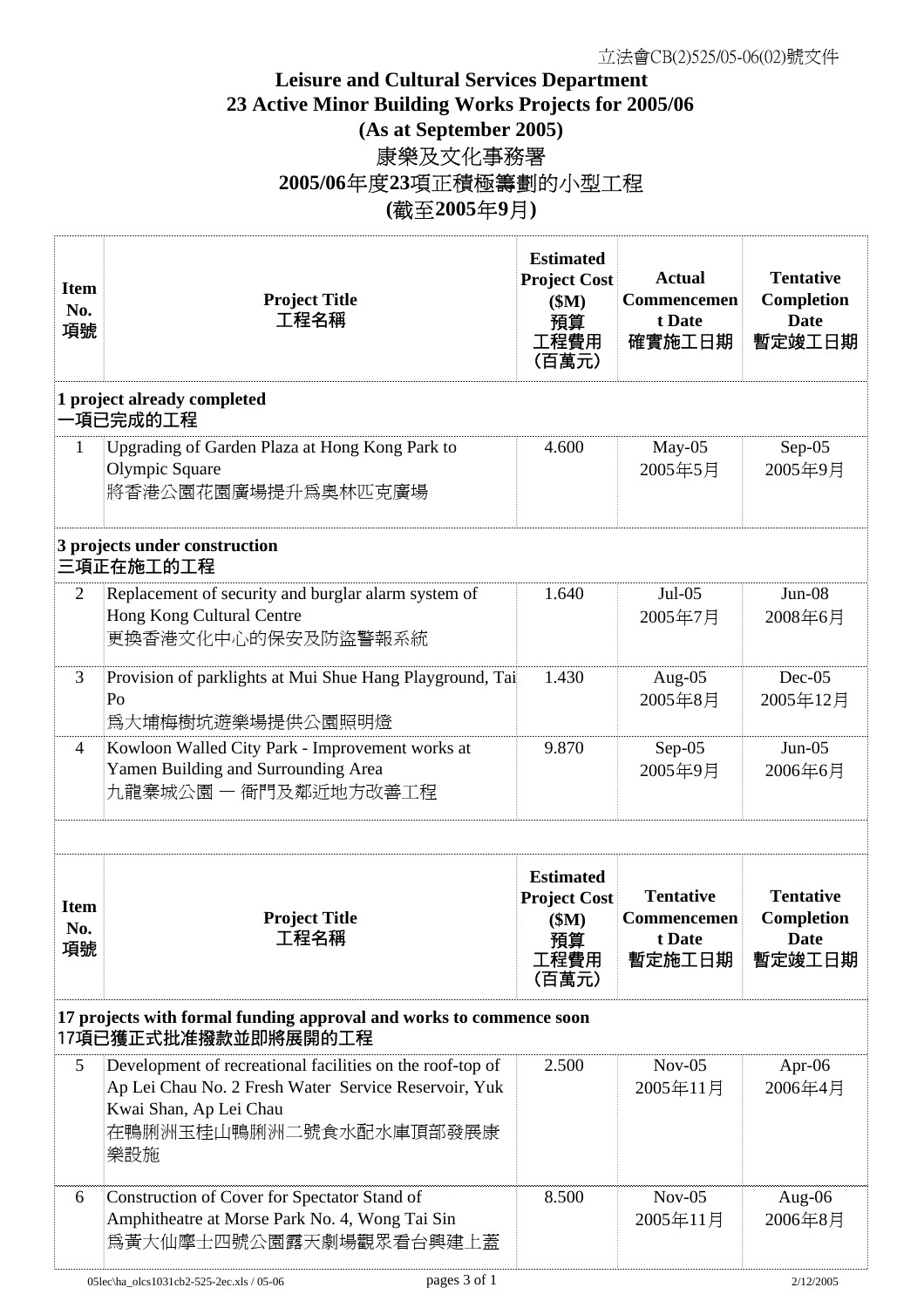## **Leisure and Cultural Services Department 23 Active Minor Building Works Projects for 2005/06 (As at September 2005)** 康樂及文化事務署 **2005/06**年度**23**項正積極籌劃的小型工程 **(**截至**2005**年**9**月**)**

| <b>Item</b><br>No.<br>項號 | <b>Project Title</b><br>工程名稱                                                                                                | <b>Estimated</b><br><b>Project Cost</b><br>\$M\$<br>預算<br>工程費用<br>(百萬元) | <b>Tentative</b><br><b>Commencemen</b><br>t Date<br>暫定施工日期 | <b>Tentative</b><br>Completion<br><b>Date</b><br>暫定竣工日期 |
|--------------------------|-----------------------------------------------------------------------------------------------------------------------------|-------------------------------------------------------------------------|------------------------------------------------------------|---------------------------------------------------------|
| $\overline{7}$           | <b>Upgrading of Electronic Timing System and Display</b><br>Scoreboard for Sha Tin Swimming Pool<br>爲沙田游泳池提升電子計時系統和計分板      | 2.300                                                                   | $Dec-05$<br>2005年12月                                       | Feb-06<br>2006年2月                                       |
| 8                        | Construction of a Storeroom and Collection Store for<br>Hong Kong Science Museum<br>爲香港科學館興建一個貯物室和一個藏品倉庫                    | 2.300                                                                   | $Dec-05$<br>2005年12月                                       | Mar-06<br>2006年3月                                       |
| 9                        | Construction of a Permanent Toilet Block in Quarry Bay<br>Park<br>在鰂魚涌公園興建永久洗手間                                             | 3.540                                                                   | $Dec-05$<br>2005年12月                                       | $Jul-06$<br>2006年7月                                     |
| 10                       | Improvement works to Ko Shan Theatre<br>高山劇場改善工程                                                                            | 4.950                                                                   | $Dec-05$<br>2005年12月                                       | Aug-06<br>2006年8月                                       |
| 11                       | Siu Sai Wan Garden<br>小西灣花園                                                                                                 | 13.790                                                                  | $Dec-05$<br>2005年12月                                       | $Nov-06$<br>2006年11月                                    |
| 12                       | Provision of membranous tent at spectator stand adjacent<br>to Yuen Wo Road Sports Centre, Shatin<br>爲毗連沙田源禾路體育館的觀眾看台提供遮蔭帳篷 | 2.985                                                                   | $Jan-06$<br>2006年1月                                        | Apr- $06$<br>2006年4月                                    |
| 13                       | Improvement works to the HK Museum of Coastal<br>Defence<br>香港海防博物館改善工程                                                     | 8.490                                                                   | $Jan-06$<br>2006年1月                                        | $Jan-07$<br>2007年1月                                     |
| 14                       | Improvement works at Ma On Shan Sports Ground<br>馬鞍山運動場改善工程                                                                 | 1.653                                                                   | Jan-06<br>2006年1月                                          | May-06<br>2006年5月                                       |
| 15                       | Improvement works at Ma On Shan Sports Centre<br>馬鞍山體育館改善工程                                                                 | 2.240                                                                   | Feb-06<br>2006年2月                                          | Jun-06<br>2006年6月                                       |
| 16                       | Improvement works at Cornwall Street Squash and Table<br>Tennis Centre<br>歌和老街壁球及乒乓球中心改善工程                                  | 3.016                                                                   | Feb-06<br>2006年2月                                          | Jun-06<br>2006年6月                                       |
| 17                       | Provision of All Weather Shelter at Ma On Shan Park<br>在馬鞍山公園提供全天候帳蓬                                                        | 1.650                                                                   | Feb-06<br>2006年2月                                          | May-06<br>2006年5月                                       |
| 18                       | Local Open Sapce in Area 44, Tseung Kwan O<br>將軍澳第44區鄰舍休憩用地                                                                 | 14.530                                                                  | Feb-06<br>2006年2月                                          | Feb-07<br>2007年2月                                       |